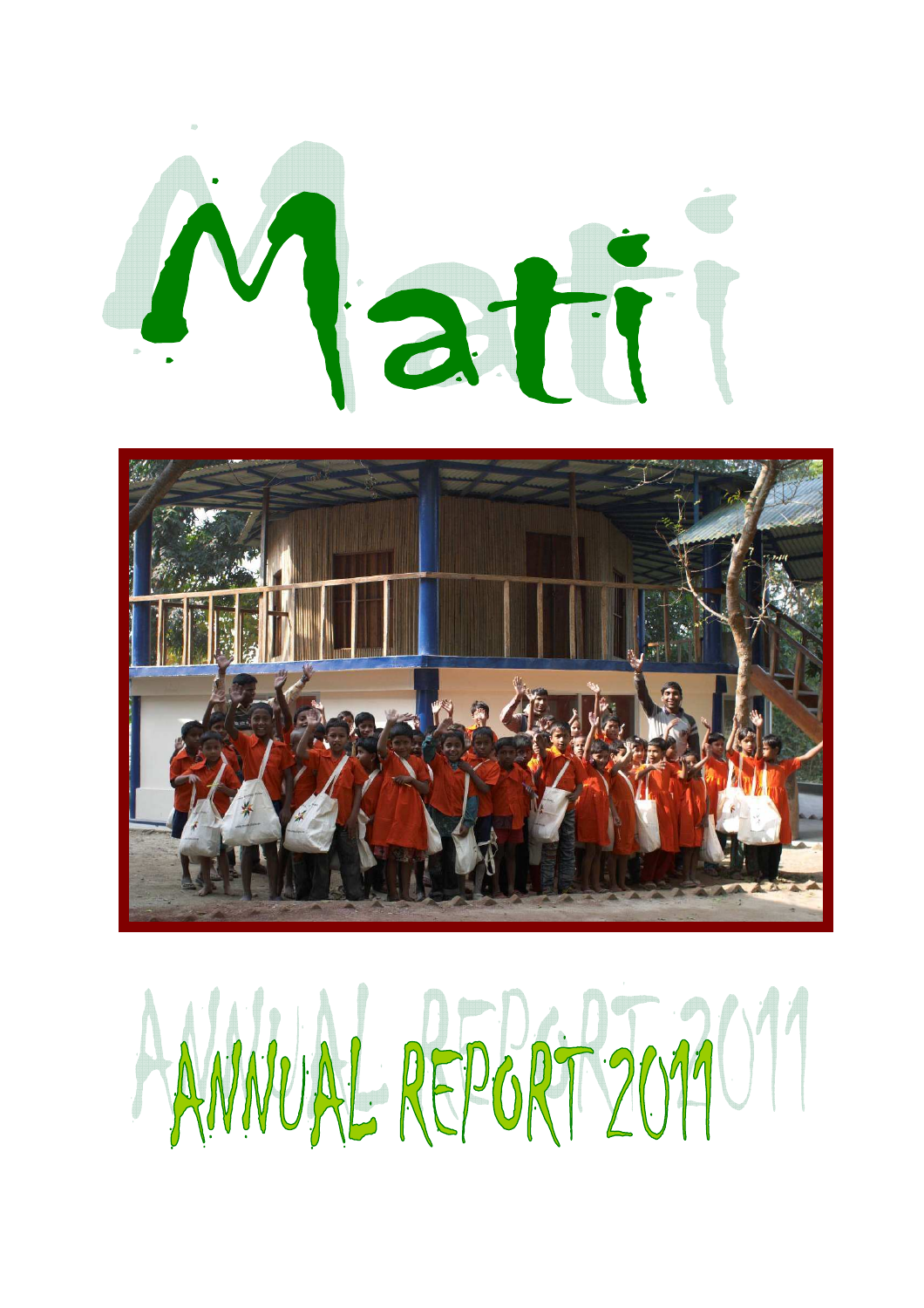

# 2011

# **Mymensingh, January 2012**

**Dear Friends, Partners and Supporters,** 

We would like to present our recent Annual Report and thank all of you for your continued support, be it of financial or logistic nature, or just a kind word or helping hand at the right time.

We draw a lot of strength for our every-day work from the fact that so many of you are genuinely interested in our work and how our projects and Mati develop.

This report is not a complete overview of all our projects and activities, but each year we try to illustrate our work with a number of examples.

We remain with the best wishes for you and your families, may God keep vou safe.

# **Andrea and Lenen Rahaman** Along with the complete Mati Team

# Mati in general:

In 2011, Mati worked at five different locations: Mymensingh, Borobilerpar, Azmotpur and the Millennium Village Harguzirpar in the District Mymensingh, as well as in the region around the village Huzurikanda in the neighbouring District Sherpur.

In 2011, we continued the consolidation of all activities concerning our loan programme. This area of work has been continuously expanding and now we had to redefine the concept in the context of a necessary registration with the Micro Finance Regualtion Authority should Mati decide to expand further. Then, we would have had to charge almost 20 % interest from our loanees. Since Mati does not think that the poor can pay these amounts of interest and still develop themselves. Thus we decided to restructure our loan program, and keeping it below the limit for registration.

We also made changes with regard to the use of loans, which in the future will only be given for pre-defined investments such as domestic animals, agricultural requirements, business investmet, solar lamps, educational purposes or as relief support after floods and droughts

2534 women in 84 women groups (previous year: 4479 women in 179 womens' groups) participated in our general training and awareness program in 2011. 1920 women received one or more interest free loans of up to 15,000 BDT in order to improve their situation. In flexible weekly instalments they are paying the loans back within one or two vears.

67/1 S.A. SARKER ROAD, SANKIPARA, MYMENSINGH TEL: 01712-380888 www.matibangladesh.org,  $\mathcal{D}_{\alpha}$ mati@matibangladesh.org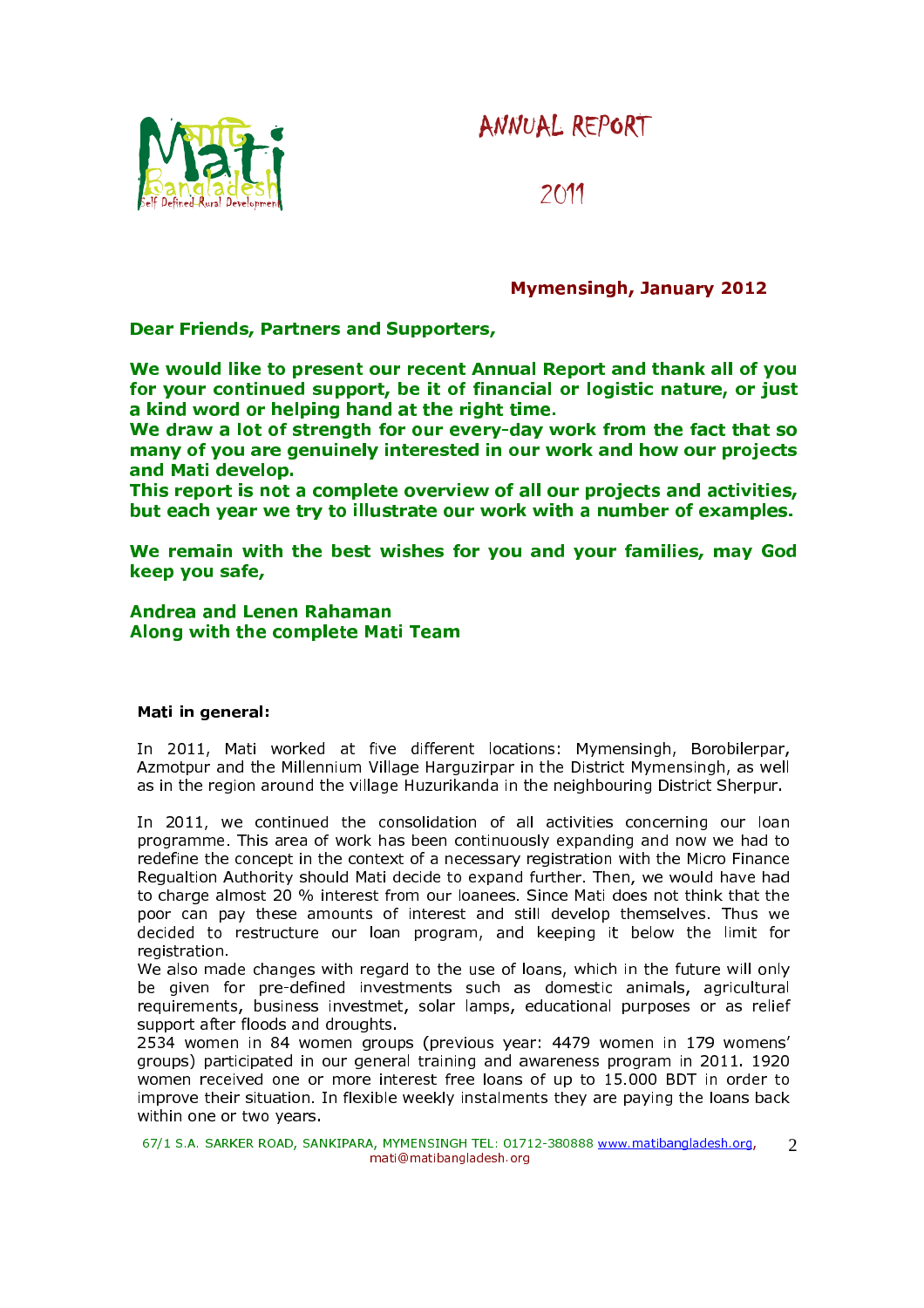



The mentoring/supervision of the Mati womens groups and the communal savings is financed in cooperation with our partner organisation Mati e.V. in Germany, whereas "Stiftung Brücke" takes over the costs for the 5 groups in the Millenium Village Harguzirpar

# **News from the projects:**

# **IDAEP - Integrated Development Approach for the Extreme Poor** supported by "Brot für die Welt" and "GIZ"

In 2011, 300 extremely poor families have been supported by Mati within he IDAEP program. The families received intense support in the areas nutrition, health, education and income generation. All families received an initial loan of 12,000 BDT for investment into a businsess idea.

In order to evaluate the project's impact, yearly surveys are done along preset *indicators* 

In 2011 we can manifest the following results that after 2 years:

- the income situation has improved in nearly all the families, and 45% have more than 200 TK daily family income, while in 2009 this was true for only 5% of the families

- increased food security, as 71% of the families say they eat more and better than before the project started.

- 60% of the families could make necessary repairs to their often deprecit huts.

- the making of new debts was slowed down, 75% of the families did not take new credits, the amount of outstanding debts was halved.

One main aim of the project besides mere reduction of poverty is women empowerment and increased social and economic participation of women:

- Nearly 80% of the women had access to money, which is an indicator that they participate in the decisionmaking processes at household level.

- 70% of the women had their own productive asset, such as a cow or chicken or a business they were doing themselves. Before the project this was true for only 28%.

- Participation within the project is connected to the condition that the families refrain from the practice of childmarriage. Thus the average child marriage rate dropped from 62% to 3%.

The project concentrates especially on education. The families are being motivated to invest in their childrens' education and receive loans in order to be able to pay the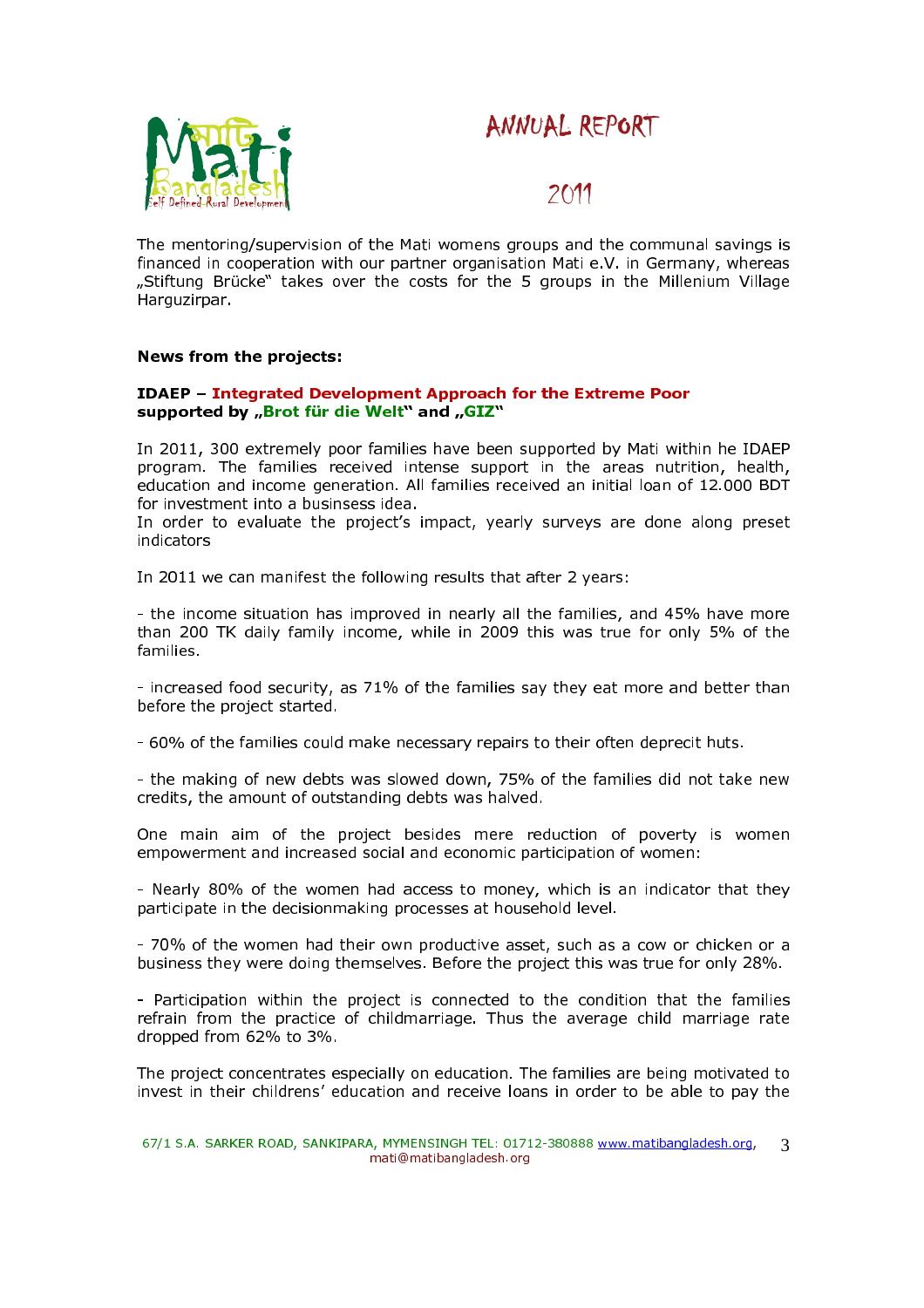

# 2011

high school fees. In addition, Mati provides "AsharAlo" school stipends for extremely poor families.

- thus the rate of drop-outs could be reduced 21% to 2,5% yearly

- No girl had to drop out of secondary school in the past 2 years, but 3 girls passed their class 10 exams. Before the project in all the 300 families, there was not a single girl who had passed these exams.

The substance of extreme poverty does not only refer to a lack of material means, but equally a lack of access to government services. They face barriers when trying to admit their children into schools, they are neglected with regard to potentiall free government medical care, they don't get access to the Social Security system, as these benefits are reaped by those with power and connections.

That is why Mati together with the women has increased the pressure on local political decision-makers. Through this joint effort, some of the women got access to social services, basic medical treatment, agricultural help or places under the Work for Cash program, which provides the women with a desirable additional income of 175 TK per day

These results encourage us to increase our scope of activities.

Since 2010, we have supported and trained 2 smaller local NGOs in Mymensingh which assist now 87 families, following Mati's approach. The "GIZ" plans to extend its support for the project during the next 3 years.

The focus will then be especially on food security and gender equality.

"Brot für die Welt" also extended their support from July 2012 onwards, with a stronger focus on Land Rights.

Therefore, the work with the extremely poor will play the most important role in our work within the next 3 years.

# MATI & Stiftung Brücke: Millennium Village Harguzipar

Our aim is to show how on the basis of one village with exemplary "from the bottom up" decision making and inclusion, could show what self defined development in the frame of the UN-Millenium Goals (MDGs) could look like.

Harguzirpar is a small village near Mymensingh with about 300 households, of which 70 % are poor or extremely poor.

At the beginning of our work in 2009, the villagers have set their priorities for improvement in the village:

Improving the sanitation, education for the children, and income generation possibilities for the women were top of their list

Within the last year, many things have started to change in Harguzirpar.

### **Pre-School**

In the Community Centre which was built in 2010 by the village people and Mati, a pre-school opened up in January 2011 36 children have been admitted.

67/1 S.A. SARKER ROAD, SANKIPARA, MYMENSINGH TEL: 01712-380888 www.matibangladesh.org,  $\overline{4}$ mati@matibangladesh.org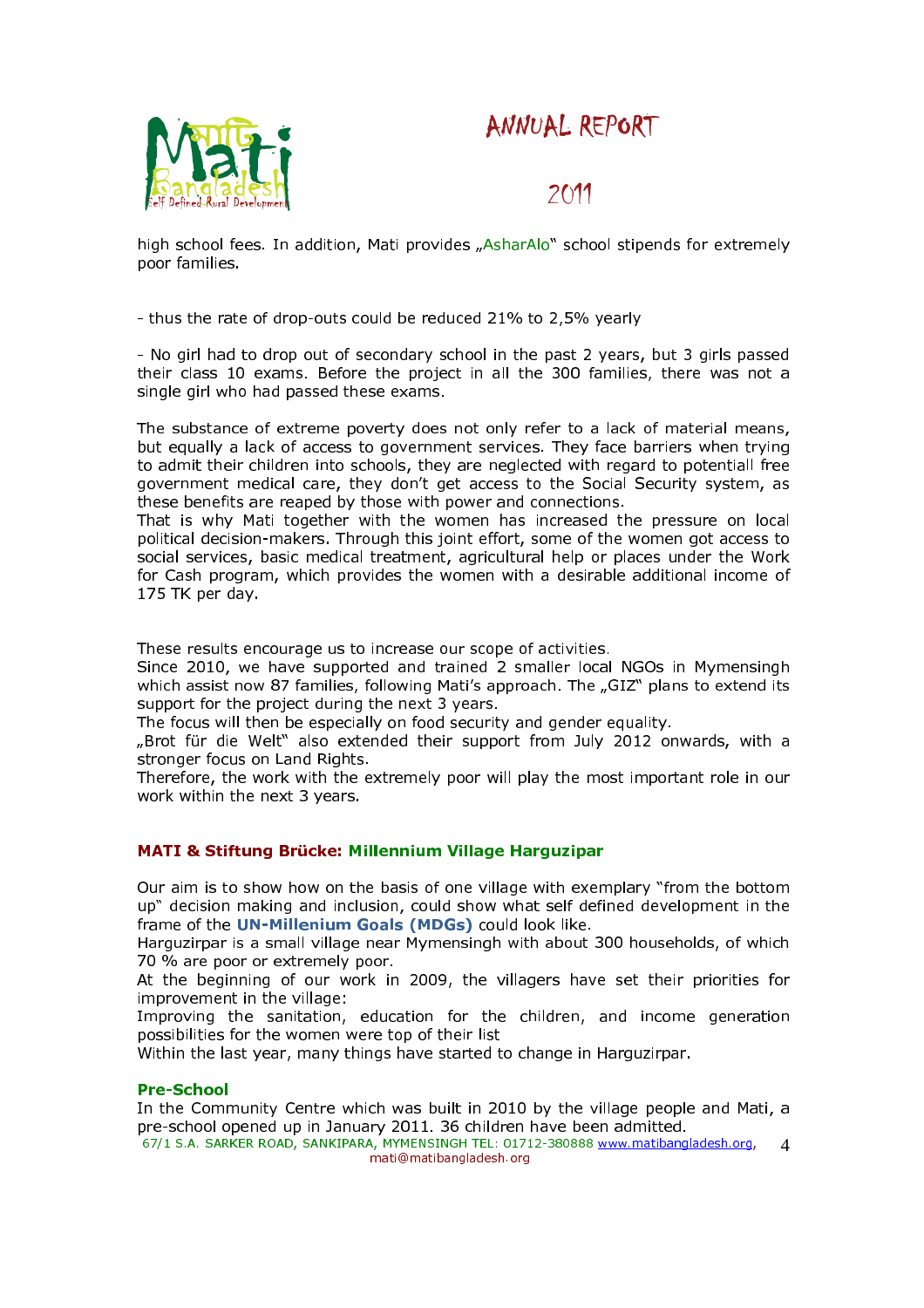

# 2011

They received 2 lessons a day and were taught the Bengali as well as the Latin alphabet, days of the week, months and numbers up to 20. These are the things they have to know before they can pass the admission test for class 1 in the government school.

One educated woman, who also lives in the village, receives a small salary from Mati for teaching the children.

The children do not have to pay any school fees, all the materials are for free.

As there was no pre-school in the village before, most children did not enter a reqular school because they could not pass the test.

In January of 2012, 31 children participated and passed the test for being admitted into the government school!

For parents and children alike, it was a special day when the new students went off to school in their brand-new uniforms together with accompanying Mati employees.



In January of 2012, the preschool was enlarged to two groups of 20 children each. The German volunteers sing, draw and play with the children during their weekly visits, as well as they teach some English.

# **Sanitation**

Since many families do not have a water pump, they take their water for daily use as well as their drinking water out of ponds wash which thev also in themselves. Obviously, this leads

to health problems.

Therefore, Mati financed 3 water pumps which have been installed by the village community. In order to reach fresh water, one has to go about 70-100 m deep into the ground. Beforehand, there were many discussions within the women groups because every family wanted to have the pump installed closest to their house. After long talks, a satisfactory solution for all could be found.

Costs for repairing the pumps in the future will be shared among the participating families.

On top of that, several shared toilets have been installed.

### **Income Generation Possibilities**

While men usually do day labour work as construction workers in Mymensingh or Dhaka, there are hardly any working possibilities for women. They wished for a sewing trainig, and thus a course was set up in the Community Centre.

The "Stiftung Brücke" financed the sewing machines and the costs for the training in 2011 for 25 women. After the 4 months- course, the women can keep the sewing machine and pay them back in small installments. They also receive a small loan in

67/1 S.A. SARKER ROAD, SANKIPARA, MYMENSINGH TEL: 01712-380888 www.matibangladesh.org,  $\overline{5}$ mati@matibangladesh.org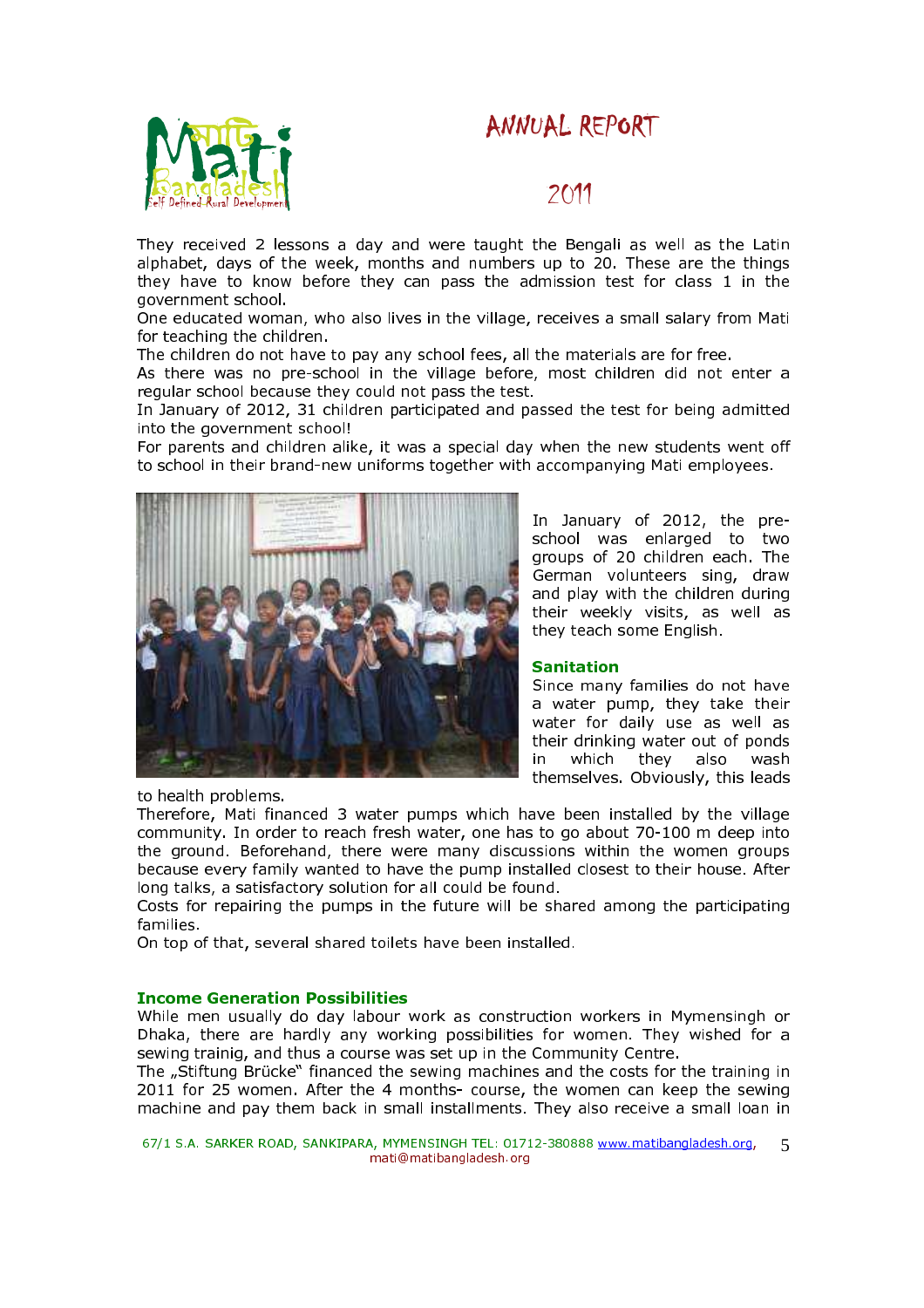

# 2011

order to be able to buy cloth and all the other equipment needed. The training, sewing machine and loan costs 150 Euros for each woman. The demand is high. The German Newspaper "Badische Zeitung" has just donated 20 "sewing packages" together with "Stiftung Brücke".

On top of that, 23 women have already received loans for buying cows or agricultural equipment, investing in small peddling businesses for fish or rice. They also engage in the community savings groups. 150 women are now active within the 5 groups in the village. The women save money into one "pot" out of which they give loans to the group members. At first, the women were sceptical as they did not trust each other. However, already 69 women have borrowed money from this "pot" in order to buy some chickens, medical treatment, school books and so on. During their weekly meetings they are paying the instalments back.

The groups receive regular training through Mati.

### **Health Care**

The villagers have hardly any access to health care facilities. As private doctors are expensive, people only consult them in questions of life and death.

In Octobre, Sabine Breisacher, a German nurse from Freiburg i. Brsg., came in order to train our Mati paramedics Rouf for 4 weeks.

The villagers on Harguzirpar were waiting in long lines for Sabine and Rouf to profit from this opportunity.

Stiftung Brücke had established a small Health Fund, out of which costs for medication are financed.

On top of that, through our collaboration with the BNSB Eye Hospital Mati conducted eye screenings and people could receive low-cost treatment and the hospital.

### **Film Crew arrives in Harguzirpar**

Britta Schneider and Zora Mieszczanin from Berlin came in Octobre in order to make a documentary movie about the developments in the village for the "Stiftung Brücke" with financial support from EED.

The aim was to show what rural develeopment within the frame of the millenium development goals means by recording everyday life and the improvements which were achieved by the villagers with the help of Mati.

# **MATI Health Fund:**

The "Mati Health Fund"is solely financed through private donations. Thus we are able to provide fast and unbureaucratic medical treatment for the poorest. This is how we financed Sabine Breisacher's work in 2011. She did not receive any salary.

After short verification of the case, we accompany the patient to the hospital, where one needs cash in order to be treated, which the poor obviously do not have, or provide important medicine.

Each month, about 15 people receive financial and logistical support when it comes to visiting a doctor. On top of that, 120 can receive urgently needed medicine.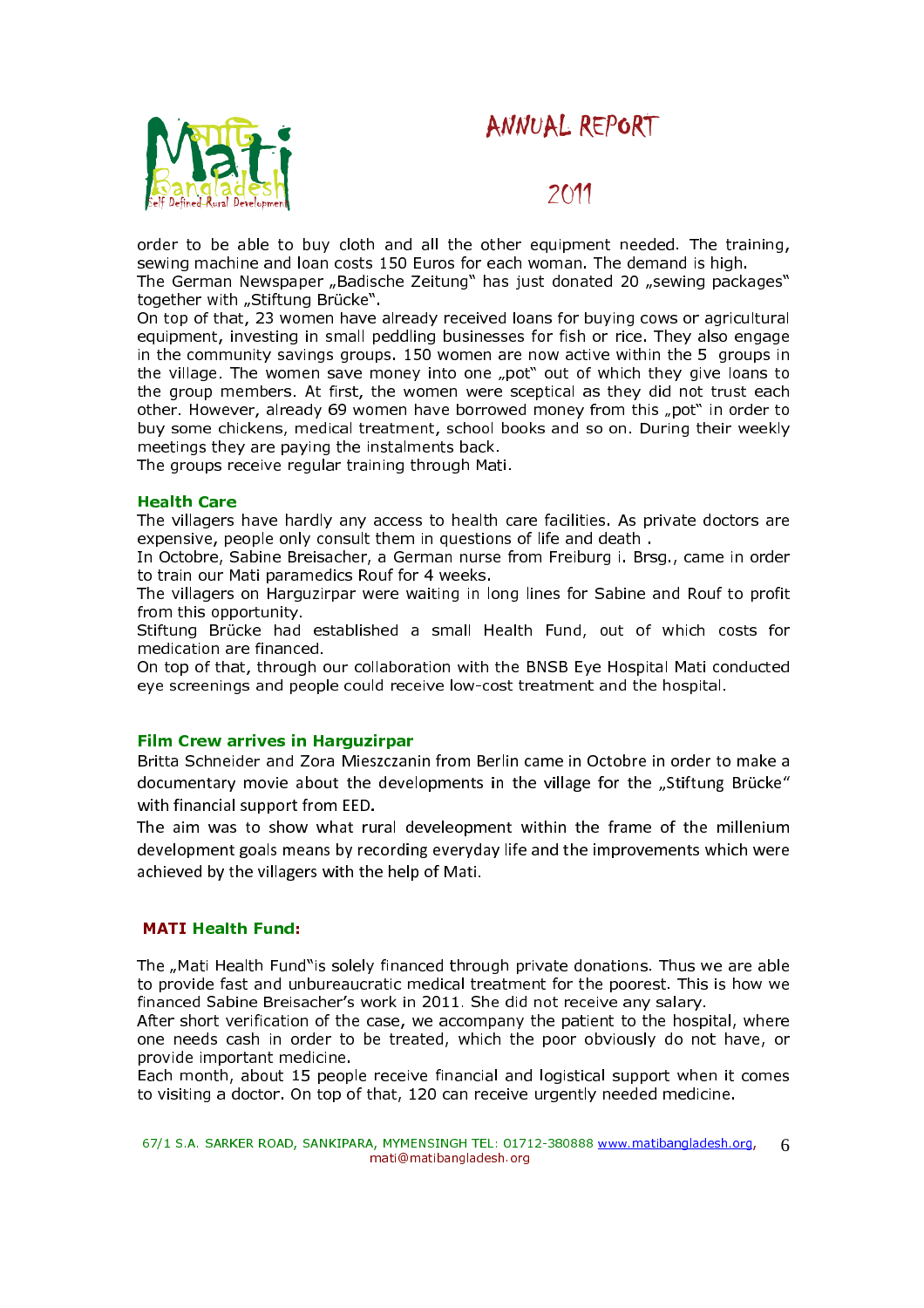



# **Mati Vocational Training Programmes: Comuputer training**

There are still many courses for underprivileged teenagers. Two teachers teach 4 courses every day.

Each 3-months-course accomodates of 15 participants, who take a test at the end and receive a certificate, with which they can apply for jobs. 40% of the participants are female.



Thanks to a donation from the **"Hessen** Agentur" we were able to offer an additional course about software applications and hardware repair and maintenance.

participants In the year 2011 152 successfully completed the course.

We also set up a course in the premises of PUS, one of our IDAEP partners, so that 15 teenagers of Kalibari Rd slum area had access to the course.

### "Carpentry training", financed by the German Federal Ministry for economic development and cooperation (BMZ)"

In February of 2011, construction works started in Borobilerpar, 8 km out of Mymensingh town.

Especially in rural areas, there are no vocational training possibilities for adolescents. If the family does not know any craftsman intimately, who takes their son as apprentice, then there is hardly any chance other than becoming rickshaw-driver or day labourer.

The third possibility is migration to Dhaka. Dhaka, however, can hardly accomodate all the migrants who come from the villages and living- as well as workingconditions are almost unbearable, especially for the untrained.

That is why it is very important for rural development to create vocational training



possibilities

Building work for the plannen carpentry training was finished by the end of September, despites a rainy spring season. The centre has a workshop and a training room for theoretical lessons, a small office and sanitary facilities are attached.

As Borobilerpar is situated in a flood prone area, the centre was built on stilts.

The first cours for 20 student shall start in May. In order to make the project more

NGH TEL: 01712-380888 www.matibangladesh.org.  $\overline{7}$ mati@matibangladesh.org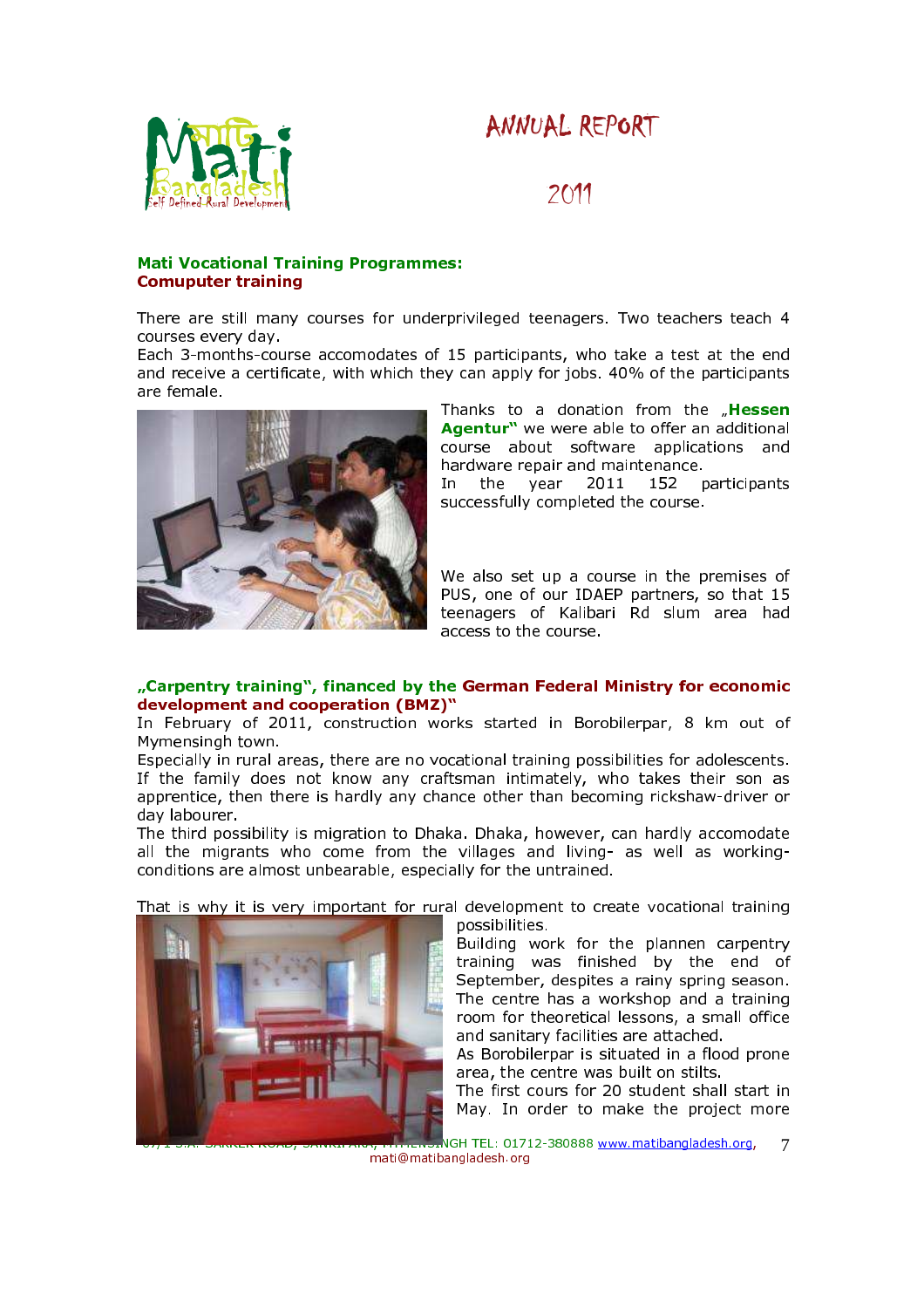

# 2011

sustainable, the students will already make simple furniture such as tables and chairs which can be sold nearby.

25% of the project were financed by "Mati e.V." Total costs were 46.400 €.

# Mati Schol in Hururikanda, Sherpur District:

At the moment 300 students go to the Mati School. There are classes 1-7, as well as a Playgroup. The students are tought by 5 female and 3 male teachers. The school is financed by private donations, "Mati e.V." and through several support schools in Germany.

# Again, Mati 5th class became first in central exams of the Thana

Mati students could keep up the good example they set in the previous for years, and achieved once more the best result in the centralized government exams of all kore than hundred primary schools in Nakla Thana. Every student passed.

Mati's teachers have offered special exam coaaching for weeks in order to provide preparation. Both students and teachers were extremely happy because of the result.

2011 was the year of maintenance and construction at the Mati School. Many areas were in urgent need of repair, in the  $13<sup>th</sup>$  year of the school's existence.

With the 2500€ assistance received from the  $n^3$ . Weltladen Ludwigsburg", urgent renovation of the sanitariy facilities, which had originally been constructed fro just inehundred students, could be done. The students were very happy about the new, brighter and bigger toilets and already set up a cleaning team to make sure they keep their looks for a while.

The <sub>n</sub>3. Weltladen Ludwigsburg" has supported Mati's work for the last five years now.

Toilets - before



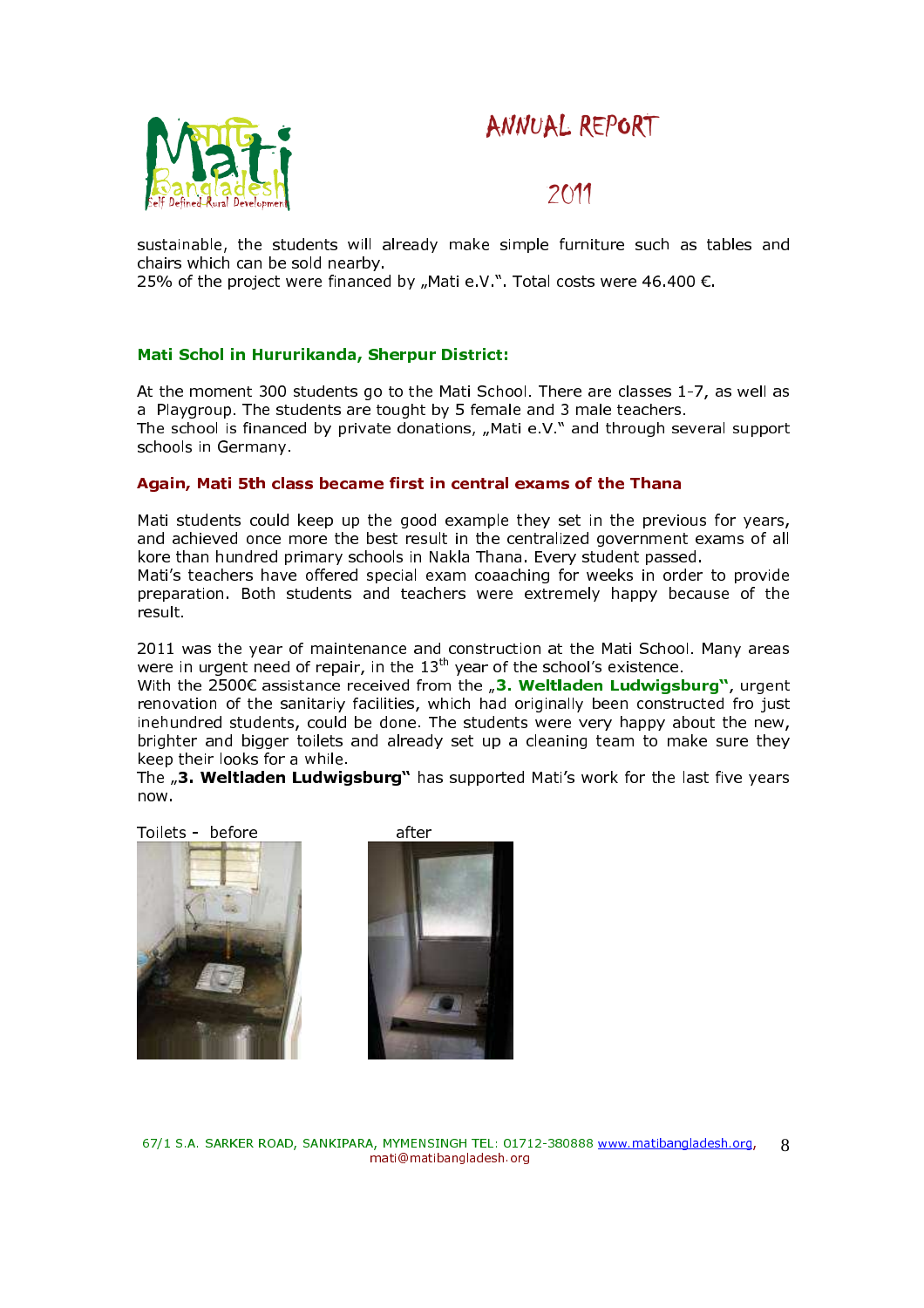



# **Mati Students' Hostel:**

Together with "DESWOS e.V", who have already supported us when building two classrooms, we have started a new project: building a students' hostel at the Mati School.



Since our students are from very poor families, every now and then, parents leave the village, going to Dhaka, hoping to find work there. As they often don't know where they will be staying, nor if they actually will find work, it is a rather difficult situation. If there are no relatives in the village who take care of the children, the children have to move too. This means that they will drop out of school and become another one probably among the inumerous street children begging in

Dhaka's streets

The Mati Hostel should become a home for 10 boys and girls from such migrant families. Their up-keep for one year will cost around 360 Euros.

We are still looking for sponsors who will contribute to financing the costs of one child.



Another building project this year was financed with the support of the German **Embassy in Dhaka: a new creative room** for the school children to explore their many undiscovered talents.



School children enjoying their in-school lunch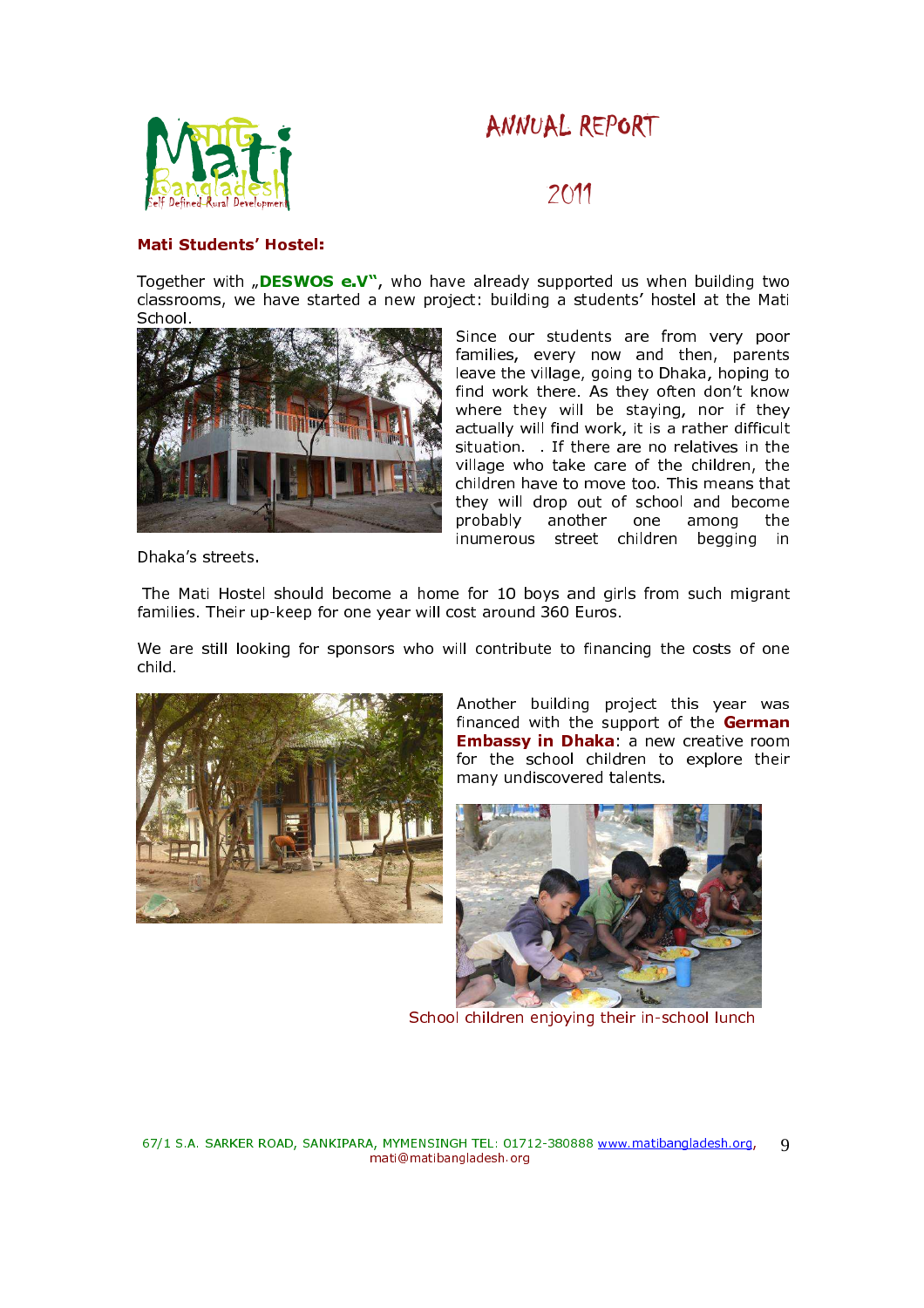



### Farm for the school - an attempt to more sustainability



Our "Farm for the school" had to fight great losses in 2011. In November, all 60 chickens died of influenza, which killed chickens all over the region. The money we earned by selling eggs and little chicks was just enough to pay for 30 new chickens, since the price for chickens has raised 70% compared to the summer before.

We had also bought 8 dairy cows, which all gave birth to a little calf. Unluckily, 3 calves died and that was why we sold their mothers. Now we have 4 cows and 5 calves. Altogether, the income of this

project was rather small. We hope to be more lucky in 2012.

### Schoolstipendprogram "AsharAlo" - Ray of Light

Along with private sponsors mainly from Germany, but also from Luxembourg, Switzerland, Norway, Denmark and Ireland, Mati continued to finance poor childrens' education with a monthly school stipend.

128 children received a monthly scholarship, which the parents mainly spend on private lessons and food (2010: 90 children). Most of the supported children are girls When deciding to whom we grant a stipend, we do not only consider the family income, but also the visible wish of the child to continue with school. Actual performance in school is not the main criteria.

Mati employees are always in touch with the families in order to support as soon as there is a problem and to control the use of the stipend money.



The first children who were supported since 2005, did their A-Levels now and are starting their studies in college or at a university. Before, this was absolutely impossible for the extremely poor.

We are celebrating this great success with them!

Costs are 80 - 120 Euros a year to support a child.

From the back to the front: Selim (back), Kadhiza & Aisha (middle) did their A-Level and are starting their studies at a university - thanks to AsharAlo.

67/1 S.A. SARKER ROAD, SANKIPARA, MYMENSINGH TEL: 01712-380888 www.matibangladesh.org, 10 mati@matibangladesh.org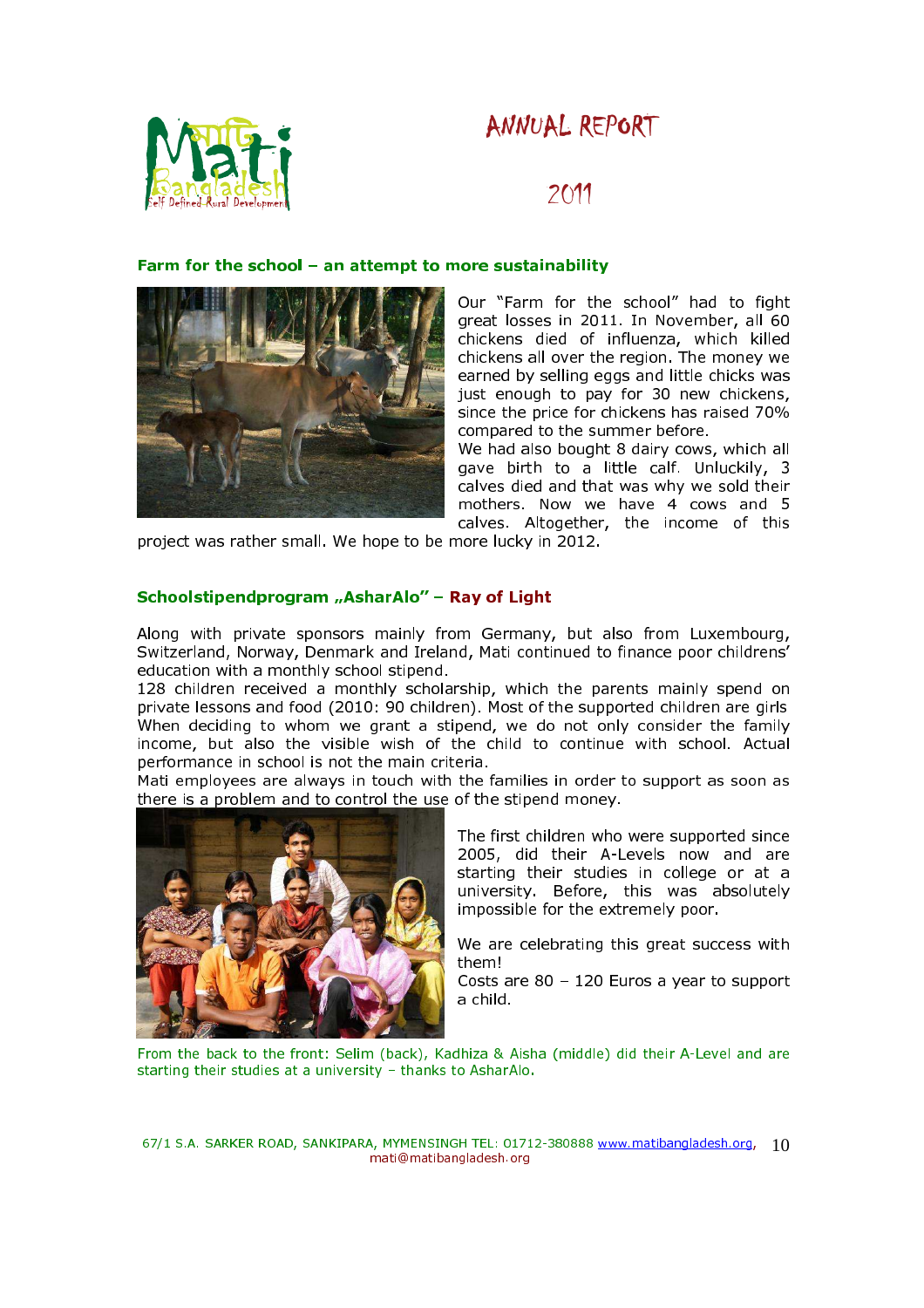



### **Volunteering at MATI**

Since 2003 Mati has been welcoming people from all walks of life to help as volunteers, learn first-hand about third-world issues, and become multipliers on oneworld issues such as production standards and consumer attitude, climate change, poverty, solidarity and responsibility when they are back in Europe. Between July 2011 and June 2012 we could welcome 18 women and men between 18 and 55 years of age

Interested to be a volunteer with Mati as well? Then send an email to info@matibangladesh.org

### Weltwärts...

Is the name of the German government sponsored volunteer program for young people up to the age of 28.

Mati can welcome two Weltwärts-voluntees per year, who have to stay at least 6 months. The German host organisation who puts interested volunteers in touch with Mati and prepares them for their stay is the "Nothelfergemeinschaft der Freude" e.V. in Düren.

### **Quick notice:**

Our awareness-campaigns have continued in 2011. Climate change and "Eve-teasing" have been presented weekly in schools, colleges and universities in Mymensingh and venues close to the Mati-school.

We have initiated a "climate-project" in schools, in which students can develop ideas about a climate-friendly school. The best ideas shall be awarded with a prize.

The "Cafe Retro" from Copenhagen provided the financial support for this competition. Additionally, we are working together with 10 Highschools in Mymensingh, in order to talk about the growing problem of public verbal degradation of women, so-called "eve-teasing" and try to find solutions.

Starting in 2006, our "Soup Kitchen" has developed into a permanent program Especially mothers with children and old people come to the weekly free communal lunch. Regularly, we can count more than 100 guests. The joint meal is a good possibility to stay in touch with the people who live in the slum communities close to our head office and it is a good possibility for an exchange on eye-level The meal for more than 100 people costs between 10 and 12 Euros each Thursday.

### **How to Support Us?**

There are several projects where we need your support to accomplish them. For the following we would be grateful for donations:

 $\hat{\varphi}$  The monthly upkeep of our Mati – School (total running cost = 1000 Euros per month)

67/1 S.A. SARKER ROAD, SANKIPARA, MYMENSINGH TEL: 01712-380888 www.matibangladesh.org, 11 mati@matibangladesh.org